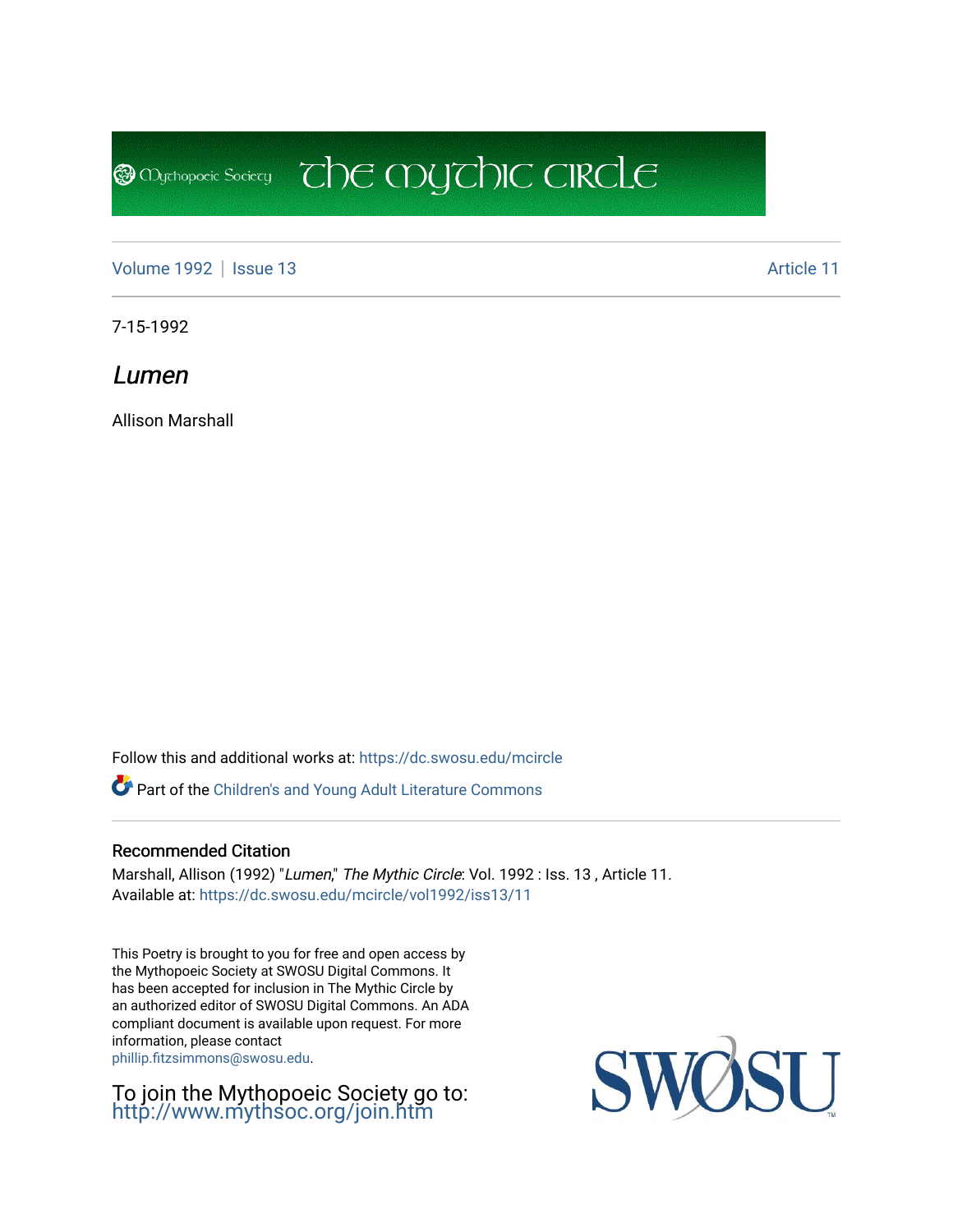### Mythcon 52: The Mythic, the Fantastic, and the Alien

Albuquerque, New Mexico; July 29 - August 1, 2022 <http://www.mythsoc.org/mythcon/mythcon-52.htm>



#### Abstract

If I were to enter A child's imagination…

#### Additional Keywords

Poetry; Lumen; Allison Marshall